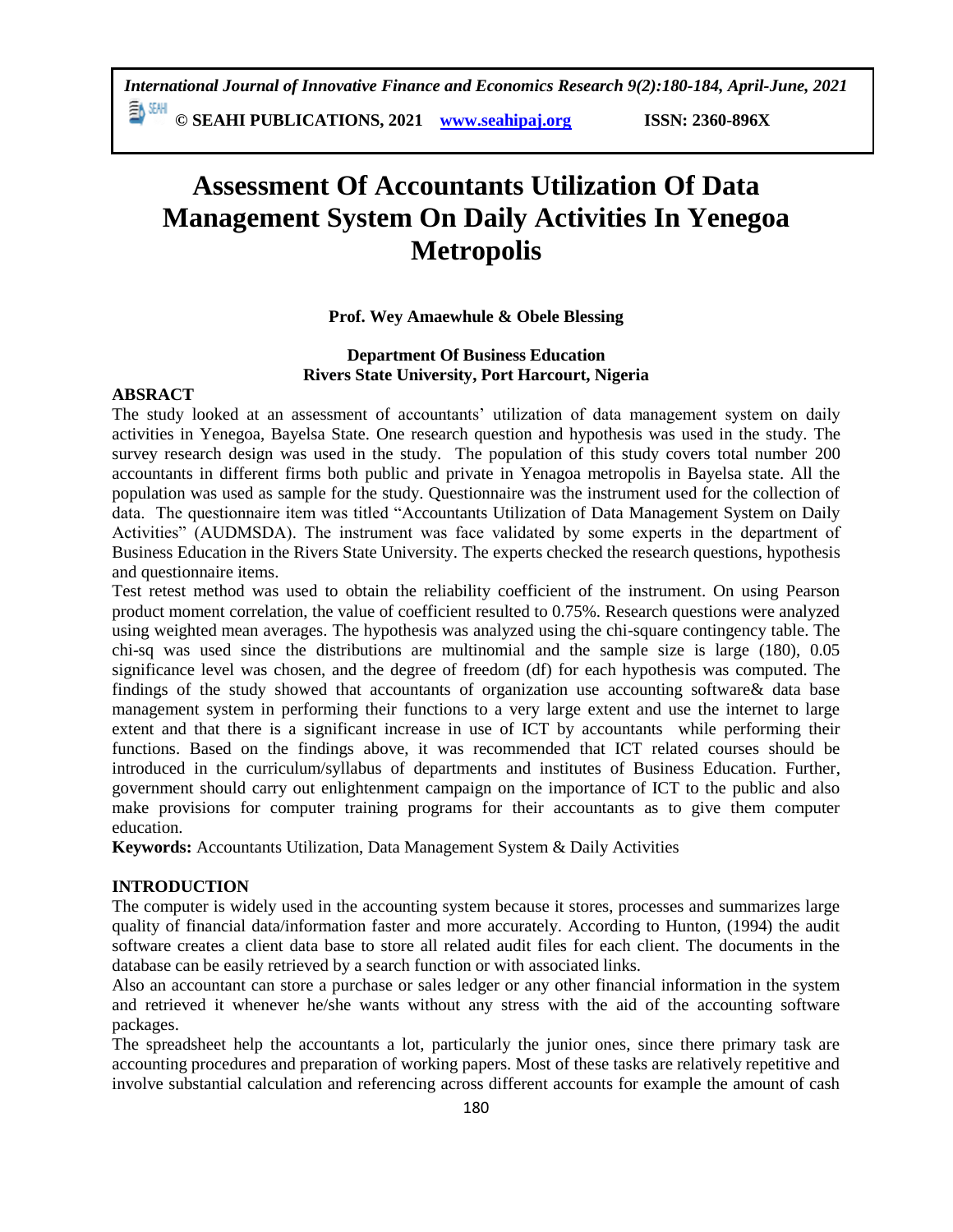may appear in the balance sheet, trial balance, cash flow schedule and the bank reconciliation statement and so on. According to Abbe and King, (1988): the application of the spreadsheet, can automate such structure tasks and substantially reduce the processing time. In addition, the reduction in monotone work allows individuals to concentrate on more complex tasks and enhance their individual performance; (Giluuno 1982; Millman and Hartwict 1987).

There have been several researches on discovering the solution to high unemployment amongst higher institution graduates with particular emphasis on accounting graduates ever since the issue became a national phenomenon especially since the incidence of economic downturn years back (Udepi, 2013). Paramount amongst the solutions proffered is ICT, having recognized its potentials in preparing students for the labour market. Lopez (2003) opined that using ICT provides better opportunities for accounting students in higher institutions for the acquisition of valuable ICT knowledge and skills which are fundamental for gaining employment in the present day job market. This is therefore to say that ICT increases student's preparation for most future careers (Udepi, 2013).

In the words of Adebayo (2012), applying ICT to accounting in an organization could bring about getting information on financial position of an organization by mere pressing/touching a button, providing detailed information on expenditure in order to aid decision making of management, reduction in financial and administrative overhead, prevention of fraud and timely report on the financial performance and position of an organization. Information and communication technology refers to the application of various software and hardware that supports all of those activities involving information (Igbaji, 2014). According to OECD (1987), Information technology is "a term used to cover technologies used in the collection, processing and transmission of information". Ebijuwa and to Anyakoha (2005) define ICT as "tools and as well as means used for collection, capture, process, storage, transmission and dissemination of information". Ukpebor (2006) opined that information and communication technologies are vast web of high speed digital communication networks involving delivering of information, education and entertainment services to schools, offices, homes amongst others.

The use need to advance accounting system is necessary for a developing economy. This entails payment of salary systems, record keeping, auditing and so on. It is pertinent for business educator and an accountant to develop adequate skills on ICT to carry out modern accounting.

Observation shows that many ministries and agencies do not have competent accountants that are familiar with computer systems. They tend to maintain analogue approach in delivering services to the public. There is a need to make known the evolution on accounting via application of ICT technology. This at the long run will build prospective accountants towards modern adaptable accounting systems.

#### **Purpose of the Study**

The study looked at assessment of accountants' utilization of data management system on daily activities in Yenegoa metropolis, Bayelsa State. Specifically, the study sought to:

1. Find out the extent do accountants utilize the database management system in their day to day activities?

## **Research Questions**

The research question was developed and used as a guide for the study:

1. To what extent do accountants utilize the database management system in their day to day activities?

#### **Hypothesis**

The null hypothesis was tested at 0.05 level of significance.

1. There is no significant difference in the use of accounting software/internet/data base management system by accountants in performing their day to day activities between the years of 2000 and 2010.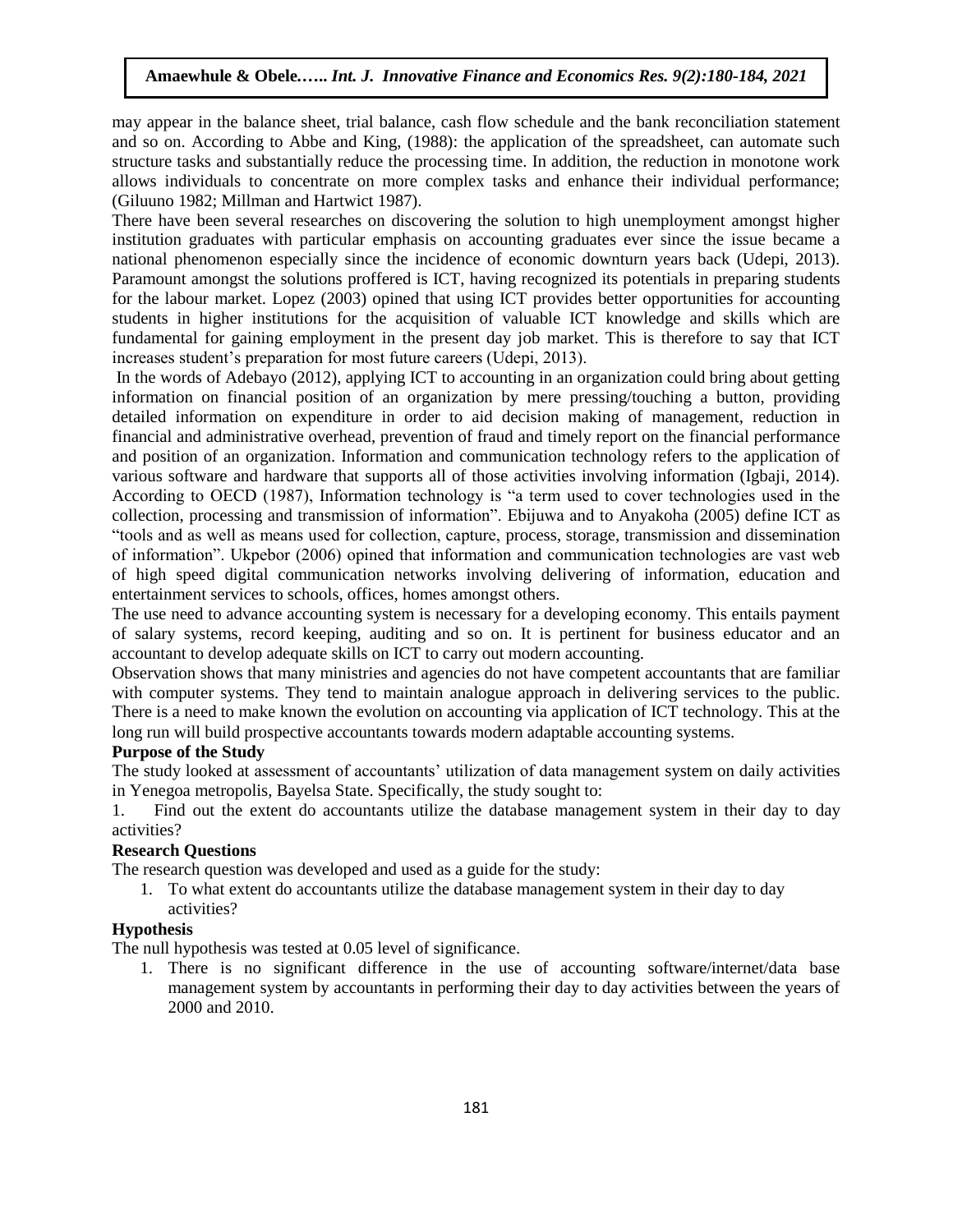#### **METHODS**

The survey research design was used in the study. The population of this study covers total number 200 accountants in different firms both public and private in Yenagoa metropolis of Bayelsa state. All the population was used as sample for the study. Questionnaire was the instrument used for the collection of data. The questionnaire item was titled "Accountants Utilization of Data Management System on Daily Activities**" (**AUDMSDA**).** the instrument is a five point likert scale consisting of Very large Extent (5 points), Large Extent (4 points), Fairly Large Extent (3 points), Small Extent (2 points) and No Extent (1 point). A mean response of 3.0 and above was regarded has significant.

The instrument was face validated by some experts in the department of Business Education in the Rivers State University. The experts checked the research questions, hypothesis and questionnaire items.

Test retest method was used to obtain the reliability coefficient of the instrument. Questionnaire items were administered to a small group of respondents to fill. Two weeks later, the same instrument was given to the same group to fill. The corresponding answers were put together and analyzed using Pearson product moment correlation coefficient which resulted in a value of 0.75%. .Research questions were analyzed using weighted mean averages.

| <b>Ranges of Score</b> | <b>Decision</b>            |
|------------------------|----------------------------|
| $4.1 - 5.0$            | Very large Extent          |
| $3.1 - 4.0$            | Large Extent               |
| $2.1 - 3.0$            | <b>Fairly large Extent</b> |
| $1.1 - 2.0$            | <b>Small Extent</b>        |
| $0.1 - 1.0$            | No Extent                  |

Table 3.1 Decision Rule Table

The hypothesis was analyzed using the chi-square contingency table. The chi-sq was used since the distributions are multinomial and the sample size is large (180), 0.05 significance level was chosen, and the degree of freedom (df) for each hypothesis was computed.

## **Decision Rule:**

If the calculated chi-square is less than the tabulated chi-square, the null hypothesis is accepted and the alternative hypothesis is rejected while if the calculated chi-square is greater than the tabulated chisquare, the null hypothesis is rejected

## **DATA ANALYSIS**

### **Research Question 1**

*To what extent do accountants use of data base management system in their day to day activities?*  Table1: Responses on the extent of use of Data Base Management System by accountants.

| S/NO | Response            | W  | X   | %   | Wx  |      | Remark |
|------|---------------------|----|-----|-----|-----|------|--------|
|      |                     |    |     |     |     | X    |        |
| . .  | Very Large extent   |    | 75  | 42  | 375 |      |        |
| Ź.   | Large extent        |    | 58  | 32  | 232 |      |        |
| 3.   | Fairly Large extent |    | 32  | 18  | 96  |      |        |
| 4.   | <b>Small Extent</b> |    | 15  |     | 30  |      |        |
| J.   | No Extent           |    |     |     |     |      |        |
|      | Total               | 15 | 180 | 100 | 733 | 4.07 | VLE    |

Source: Survey data 2010.

75 out of the 180 respondents (42%) estimated that accountants use data base management system for accountants functions to a very large extent; 32% of the respondents say accountants use data base to a large extent; for 32 (18%) of the respondents, accountants use data base to a fairly large extent, while only 15 (8%) of the respondents believe accountants use data base management system to a small extent for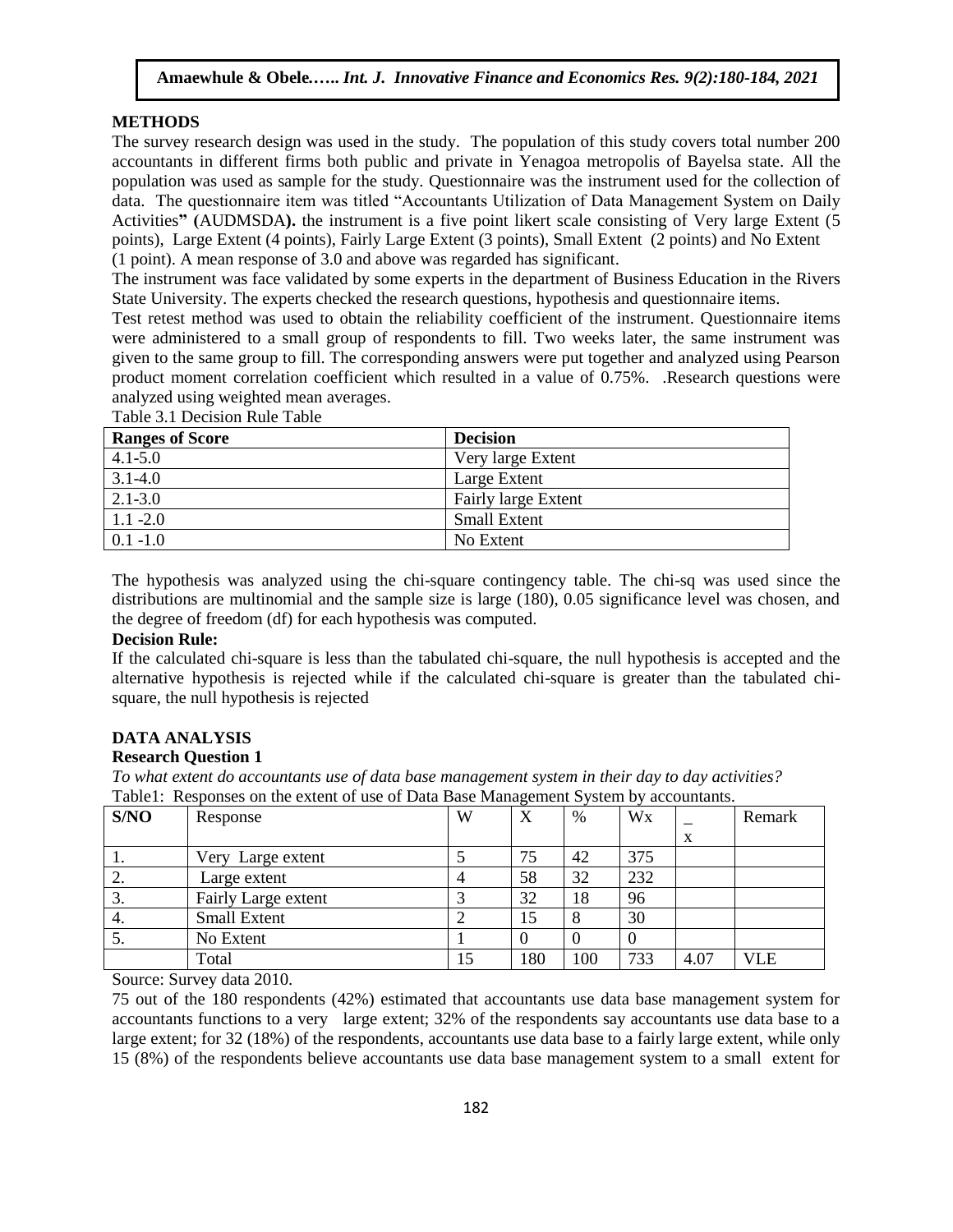accounting functions Accountants, therefore use data base management system to a very large extent since the weighed mean score is 4.07.

## **Hypothesis 1**

There is no significant difference in use of accounting software/packages, database management system, and internet for accounting functions between 2000 and 2010.

 o (2010) e  $(2000)$  | o-e  $(o-e)^2$  $(o-e)^2$  $\Delta$ Very large extent  $\begin{array}{|c|c|c|c|c|c|c|c|c|} \hline 81 & 23 & 58 & 3364 & 146 \ \hline \end{array}$ Large extent 1 61 24 37 1369 57 Fairly large extent  $\begin{array}{|c|c|c|c|c|c|c|c|c|} \hline \end{array}$  21  $\begin{array}{|c|c|c|c|c|c|c|c|} \hline 29 & -8 & 64 & 2.2 \\ \hline \end{array}$ Small extent 10 42 -32 1024 24.4 No extent 1 7 62 -55 3025 48.8 278.4

**Table 2:** Chi-square Table on comparison of observation and expected frequencies

Source: Survey data 2010  $X^2 = \Sigma(0-e)^2 = 278.4$ 

$$
\mathsf{e}
$$

Calculated value of  $X^2 = 278.4$ 

Tabulated Value of  $X^2 = 9.488$  since df is 4 (see appendix D)

## **Decision:**

Since the calculated  $X^2$  is greater than the tabulated  $X^2$ , the null hypothesis is rejected. Hence there is a significant difference in the use of accounting software/packages, internet and database management system in organizations for accounting purposes between 2002 and 2010.

## **DISCUSSION OF THE FINDINGS**

#### **Accounting Software, Data Base Management System & Internet as Accounting Function**

The findings of the study showed that accountants of organization use accounting software& data base management system in performing their functions to a very large extent and use the internet to large extent and that there is a significant increase in use of ICT by accountants while performing their functions. The result of the study is in accordance with the works of Ezechukwu (2001), Forrester (2003) Salawu and Salawu (2007), Oruame (2008), and Adeyemi (2008). They all affirmed that accountants use these ICTs in their day to day accounting functions to a very large extent and that there is a significant increase in use of these ICTs by accountants within the past ten years.

## **RECOMMENDATIONS**

Based on the above, it is recommended that:

- 1. ICT related courses should be introduced in the curriculum/syllabus of departments and institutes of Business Education.
- 2. Government should carry out enlightenment campaign on the importance of ICT to the public and also make provisions for computer training programs for their accountants as to give them computer education.

#### **REFERENCES**

Abbe S.C. & King R. Jr. (1988). Aid for the audit*. Baylor business Review 6(2); 14-18.*

Ebijuwa, A. (2005). Information and communication and technology in university libraries: The Nigeria experience. Journal of Library and Information Science, 7(1): 23-30.